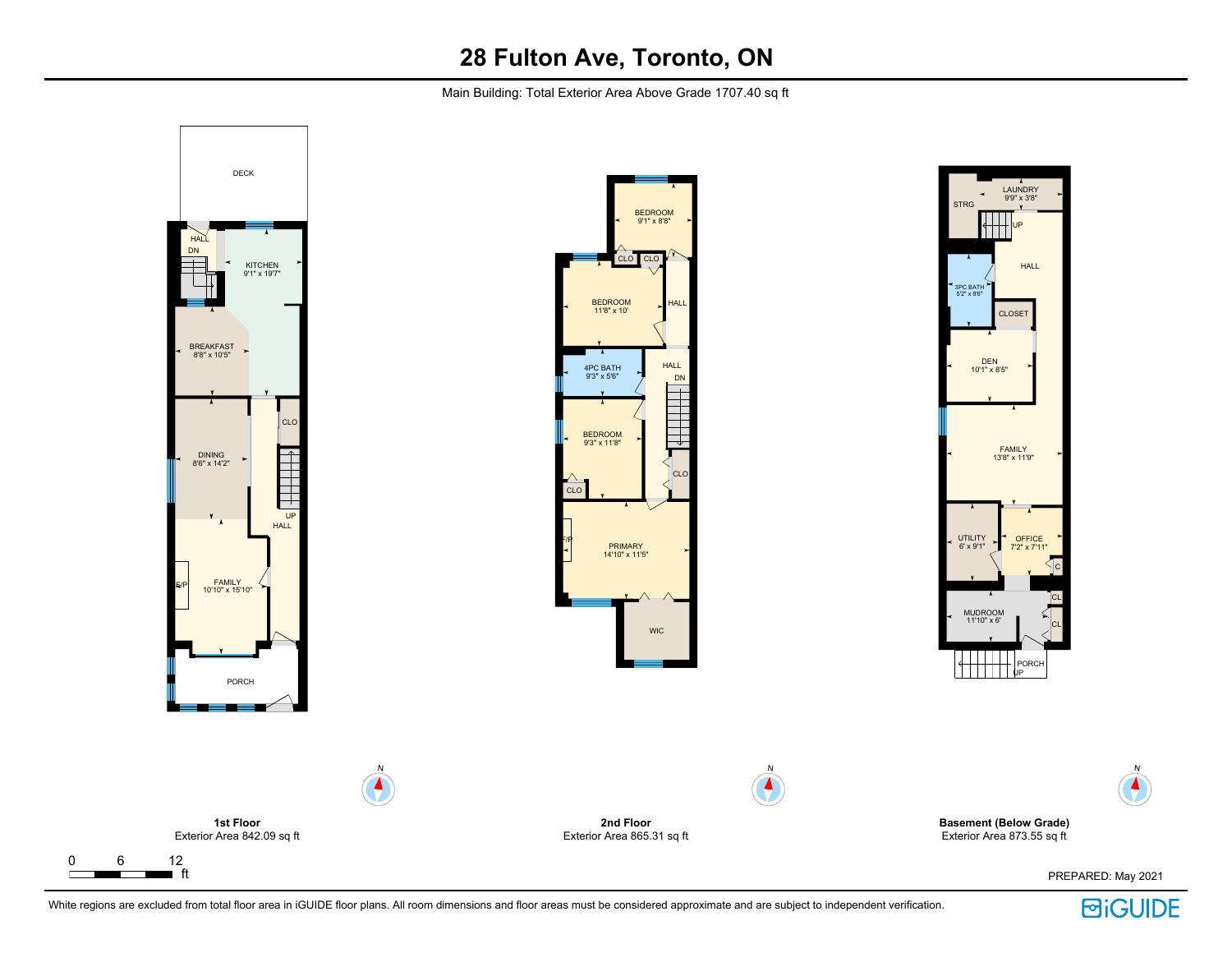**1st Floor** Total Exterior Area 842.09 sq ft Total Interior Area 715.20 sq ft





ft PREPARED: May 2021



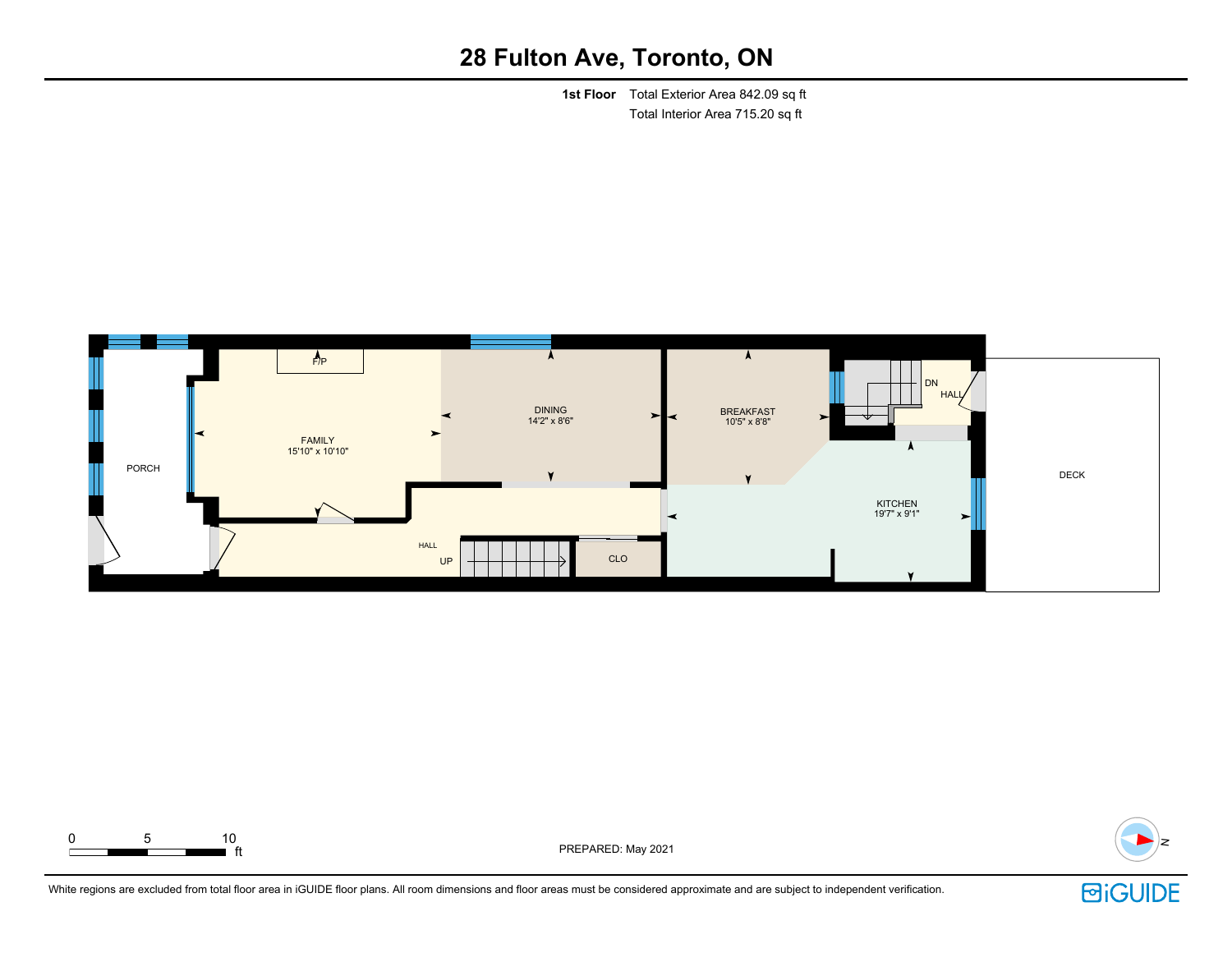**2nd Floor** Total Exterior Area 865.31 sq ft Total Interior Area 725.91 sq ft





extending the PREPARED: May 2021



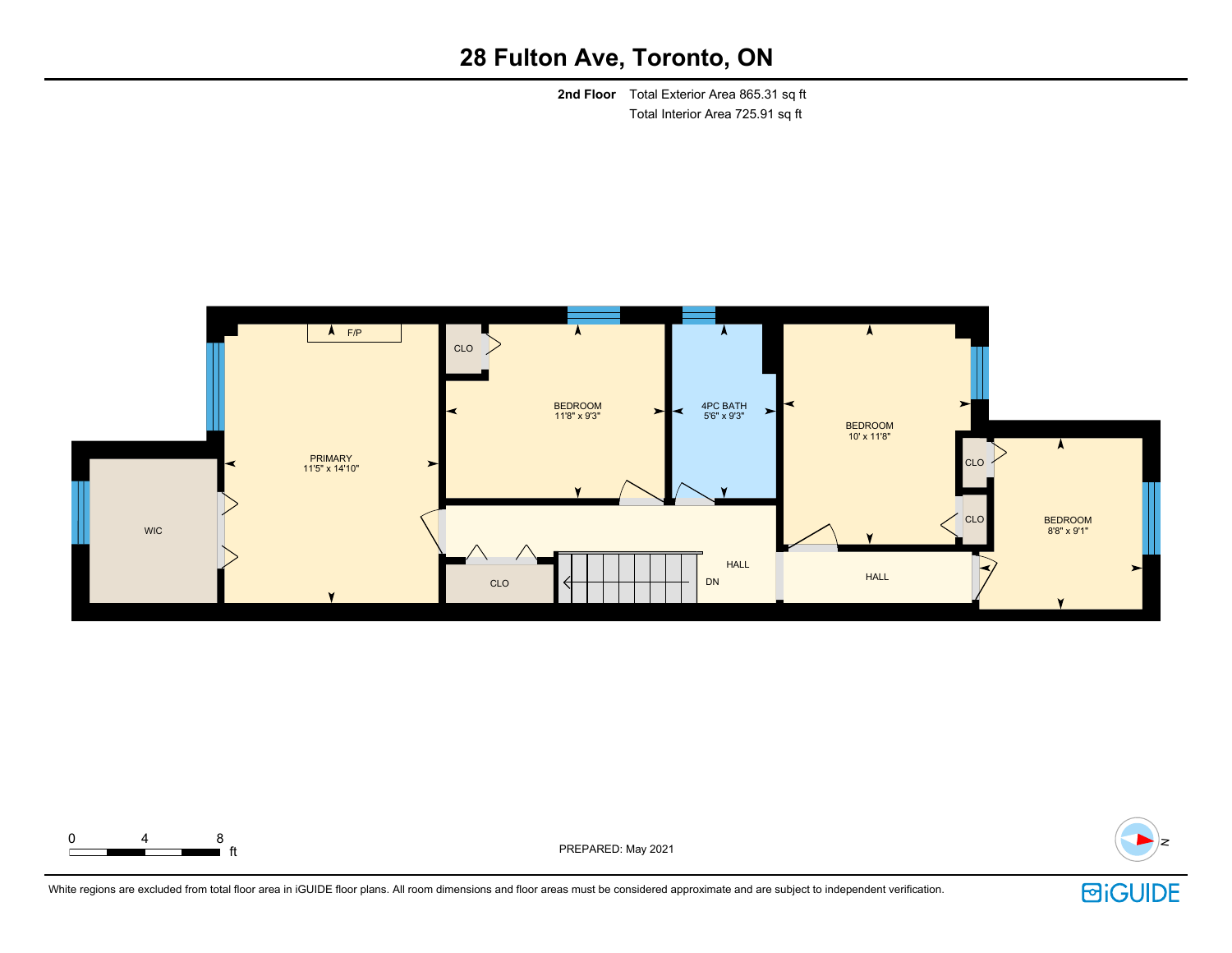**Basement** Total Exterior Area 873.55 sq ft Total Interior Area 738.37 sq ft



![](_page_3_Figure_3.jpeg)

ft PREPARED: May 2021

![](_page_3_Picture_5.jpeg)

![](_page_3_Picture_7.jpeg)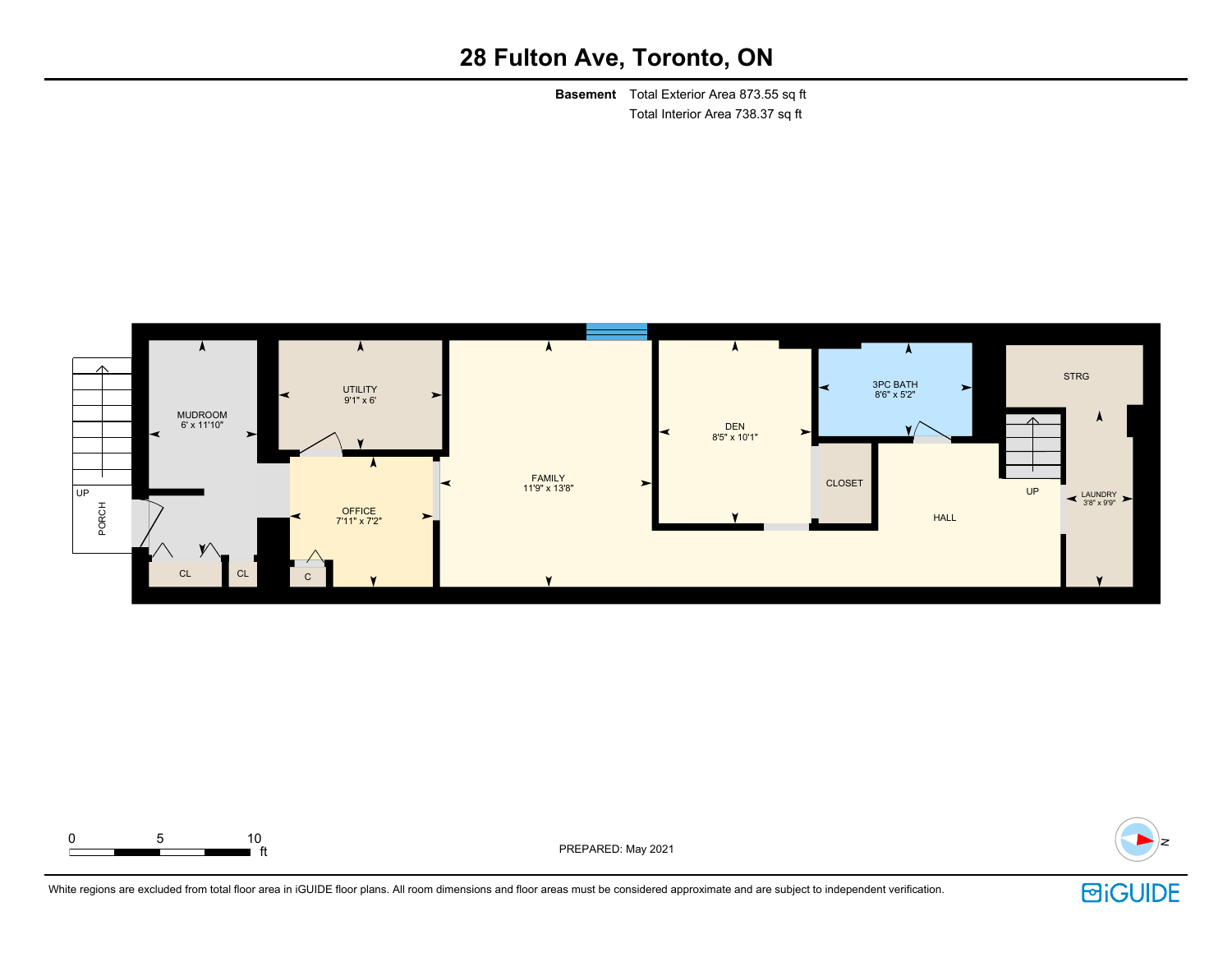### **Property Details**

#### **Room Measurements**

Only major rooms are listed. Some listed rooms may be excluded from total interior floor area (e.g. garage). Room dimensions are largest length and width; parts of room may be smaller. Room area is not always equal to product of length and width.

#### **Main Building**

1ST FLOOR Breakfast: 8'8" x 10'5" Dining: 8'6" x 14'2" Family: 10'10" x 15'10" Kitchen: 9'1" x 19'7"

#### 2ND FLOOR

4pc Bath: 9'3" x 5'6" Bedroom: 9'3" x 11'8" Bedroom: 9'1" x 8'8" Bedroom: 11'8" x 10' Primary: 14'10" x 11'5"

#### BASEMENT

3pc Bath: 5'2" x 8'6" Den: 10'1" x 8'5" Family: 13'8" x 11'9" Laundry: 9'9" x 3'8" Mudroom: 11'10" x 6' Office: 7'2" x 7'11" Utility: 6' x 9'1"

#### **Floor Area Information**

Floor areas include footprint area of interior walls. All displayed floor areas are rounded to two decimal places. Total area is computed before rounding and may not equal to sum of displayed floor areas.

#### **Main Building**

1ST FLOOR Interior Area: 715.20 sq ft Perimeter Wall Length: 132 ft Perimeter Wall Thickness: 11.5 in Exterior Area: 842.09 sq ft

#### 2ND FLOOR

Interior Area: 725.91 sq ft Perimeter Wall Length: 146 ft Perimeter Wall Thickness: 11.5 in Exterior Area: 865.31 sq ft

BASEMENT (Below Grade) Interior Area: 738.37 sq ft Perimeter Wall Length: 141 ft Perimeter Wall Thickness: 11.5 in Exterior Area: 873.55 sq ft

#### **Total Above Grade Floor Area**

Main Building Interior: 1441.12 sq ft **Main Building Exterior: 1707.40 sq ft**

![](_page_4_Picture_20.jpeg)